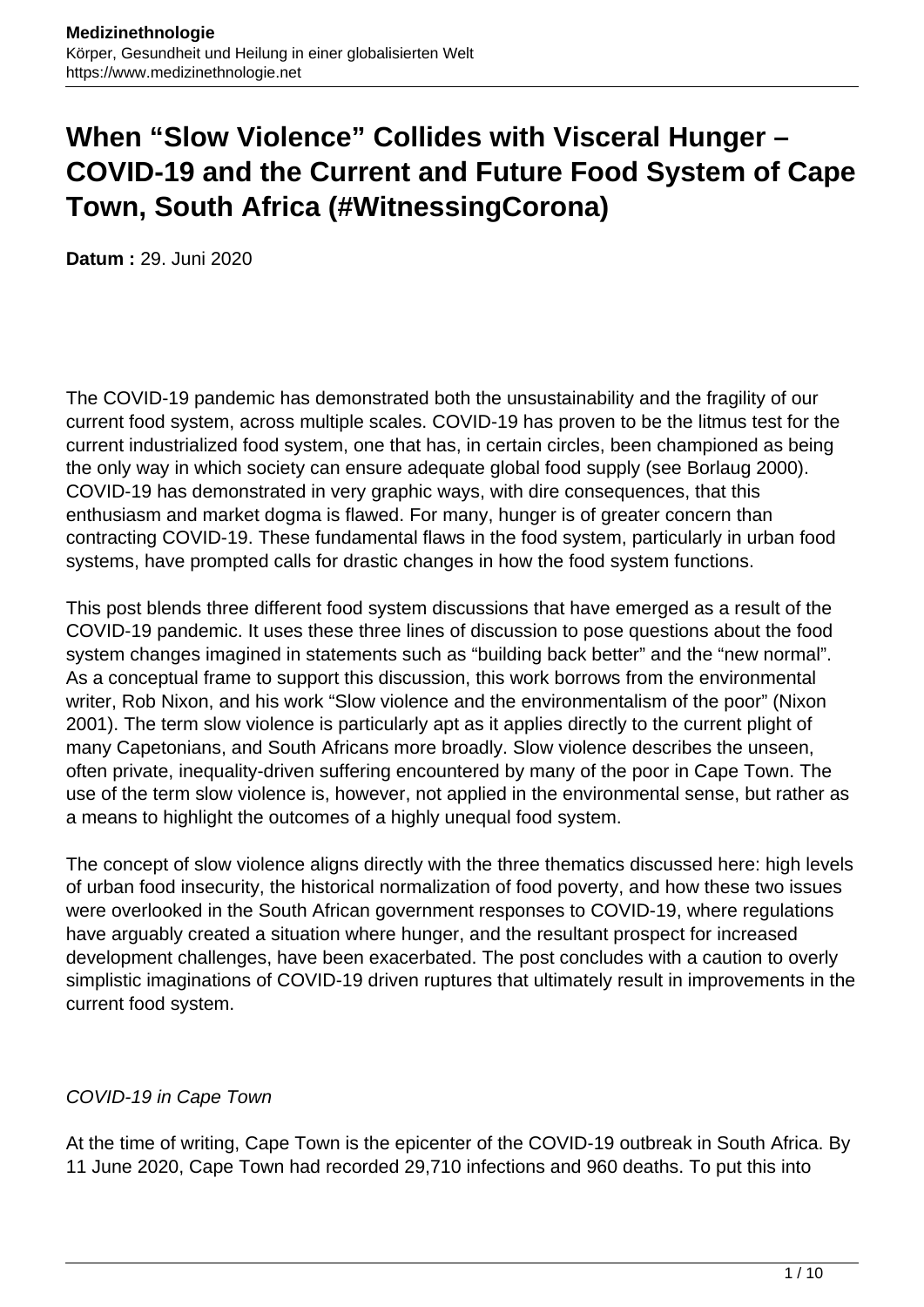context, the total South African infections were 58,568 with 1,284 deaths. This meant that Cape Town had recorded just over 50 percent of total South African cases – and 13 percent of all the infections recorded across Africa (PGWC 2020, AA 2020). Initial infections were largely confined to wealthier members of society, many of whom contracted the illness while traveling internationally. However, this soon shifted to poorer communities, many living in densely packed informal settlements where community transmission took hold (Abdool Karim, quoted in Wroughton & Beara 2020). Complying with calls for social distancing and isolation is just not possible in these environments. It is the poor communities in Cape Town that are now facing the brunt of the COVID-19 pandemic (Joubert 2020). It is in these poor communities that apartheid histories of segregation and marginalization, a lifetime of exclusion, disenfranchisement and political neglect, encounter COVID-19. It is here where slow violence confronts the pandemic.

Slow violence is a form of violence that is incipient, that is intergenerational, where, even before being born, children are disenfranchised as a result of dietary deficiencies in the first 1000 days (Smith & Haddad 2015). Violence is often seen in instant and sensationalized ways, but 'slow violence' is experienced in private, incremental and accretive ways – in ways that are often invisible (Nixon 2001: 2). This is particularly evident when one considers the state of food insecurity in Cape Town and South Africa.



Image 1: Chicken traders transporting produce through dense semi-formal neighborhoods.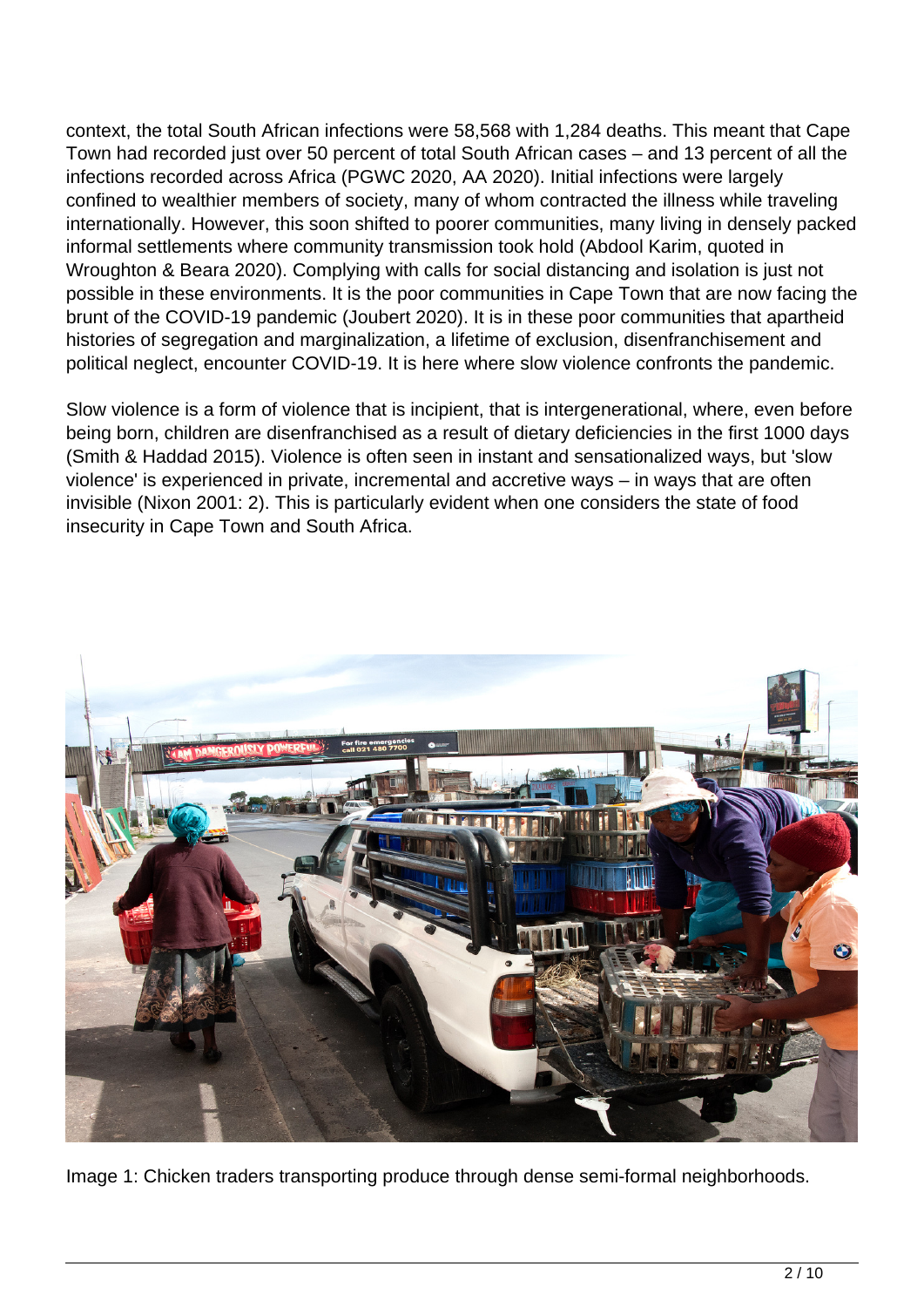Copyright: Masixole Feni, for Consuming Urban Poverty, reproduced with permission.

# Food insecurity in Cape Town

It is important to differentiate between food insecurity and hunger. While hunger may denote the absence of food, food security is a broader concept, described by the Food and Agricultural Organization (FAO) as a situation that "exists when all people, at all times, have physical and economic access to sufficient, safe and nutritious food that meets their dietary needs and food preferences for an active and healthy life" (FAO 2001: 1). It includes that there is sufficient food available, that this food can be accessed, through the market or through other forms of exchange; that utilization of food is assured through adequate diet, clean water, sanitation and health care to reach a state of nutritional well-being where all physiological needs are met; and that there is suitable stability to enable planning and budgeting (FAO 2001: 1). In the Cape Town case addressing food insecurity is not about ensuring that enough food is grown, it is about understanding the outcomes of the wider food system, the urban system and the urban food system.

In Cape Town, a survey applying the Household Food Insecurity Access Scale, conducted in poor communities in 2007 found far higher levels of food insecurity compared to figures provided by the state (see Shisana et al. 2013) with 80 percent of households either moderately or severely food insecure, a figure that rose to as high as 89 percent in Khayelitsha<sup>[1]</sup> (Battersby 2011: 13). Importantly the survey also enquired as to the sources of food, finding that:

"very few households (less than 5%) obtain food by growing it themselves. The dominant source of purchased food turned out to be supermarkets (patronized by 94% of all households in the previous year), followed by small shops (75%) and street food sellers (66%). … Although more households purchase food at supermarkets, daily and weekly purchases are far more likely to be made at small shops or from informal outlets" (Battersby 2011: 25).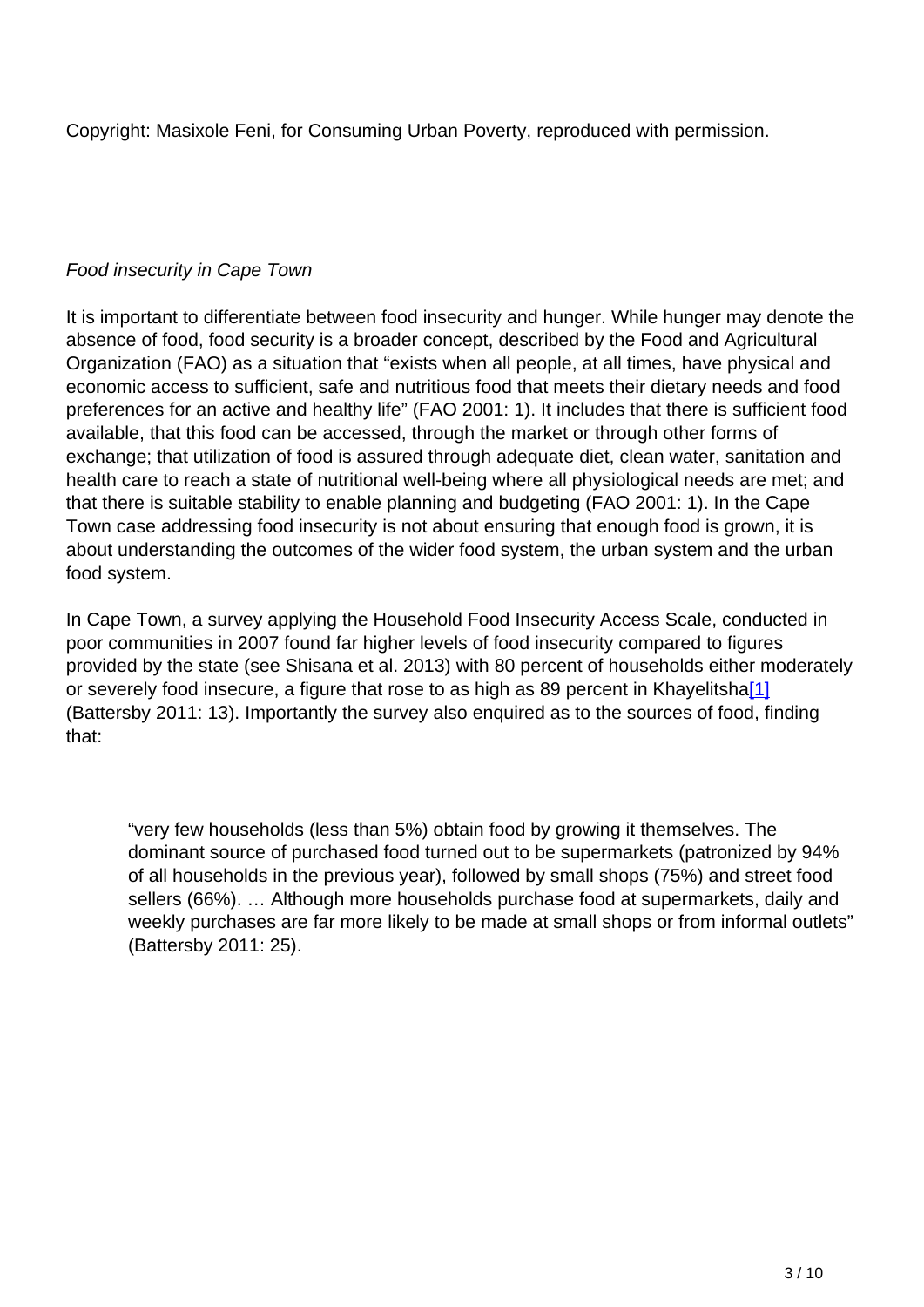

Image 2: Spaza shop (or corner shop), often the only easily accessible food retail outlets in poor neighborhoods. Copyright: Masixole Feni, for Consuming Urban Poverty, reproduced with permission.

More recent surveys have found similar levels of food insecurity and market access strategies within poorer communities in Cape Town (Crush et al 2018). Despite these very high levels of food insecurity, urban areas have no urban food governance mandate, with the responsibility of food security being assigned to the national and provincial agriculture departments.

# The normalization of food poverty

With such high levels of food insecurity, the logical question is: Why has there not been civic action contesting this situation, even food riots? While this is a complex question, my position on this is that food poverty (and as a result food insecurity) has been normalized over generations. This is the result of a systemic restructuring of the economy dating back to the discovery of diamonds and later gold. This prompted laws and policies that drove land dispossession, colonial labor systems, apartheid disenfranchisement and exclusion. The end result is that food poverty has been a way of life for generations. Despite the production focus of national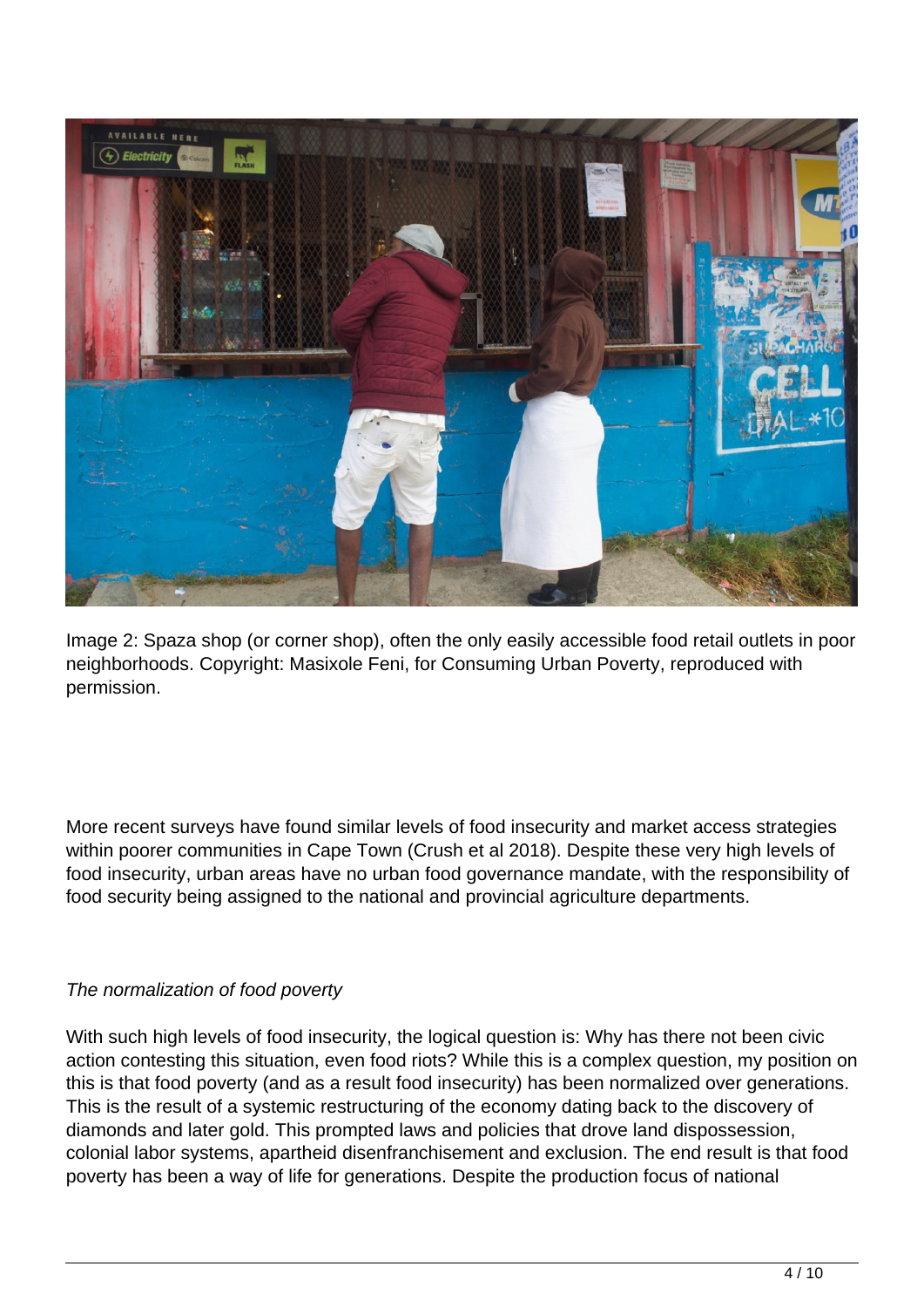government, and the existing policy architecture, South Africa's food system, is in fact an urban system, one designed to ensure cheap staple foods to enable low wages in industrial jobs in cities (Bundy 1972, Greenberg 2017, Wolpe 1972). Secondly, South Africa was an early adopter of the supermarket revolution (das Nair 2018, Weatherspoon and Reardon 2003). The resultant consolidation and downstream food system changes, across almost all value chains, was facilitated by the structural changes within the South African food system that stemmed from the combined industrial policy and later Apartheid state enabled (white) farmer support structures. The deliberate apartheid and colonial dispossession and spatial management processes enabled an accelerated industrial food system transition (Greenberg 2016). "Historical injustices of people in South Africa remain geographically, socially and economically isolated from the conversation the country is having about healthy food options" (Mbalati 2019). The end result is that food poverty is so normalized that for generations a poor diet, food insecurity and the challenge of making difficult compromises to feed families, is seen as part of the everyday.

#### The State response to COVID-19

It was the formal and industrial food system that the South African Government, and their advisors, saw as the food system that would respond to the food needs of the country during lockdown. So much so that access to food through the informal sector, despite a wealth of evidence demonstrating the centrality of this sector in enabling food access, was expressly prohibited. The assumption was that the poor would be able to access the food needed through the formal sector (Haysom 2020). While some of these restrictions were later lifted, the perception that the formal and industrial food system was "good" and the informal "bad" was telling. This binary was further amplified in the brutal manner that lockdown regulations were enforced through the police, with the informal sector being directly targeted (Adams 2020). However, the decline in employment, the severe restrictions placed on livelihood generation and the dramatic shrinkage of the economy has meant that many Capetonians have fallen from food insecurity to hunger (AI 2020, PLAAS 2020). The rapid fall into hunger reveals significant weaknesses in the Cape Town and South African food systems. It also asks far deeper questions of policy. It is here that the misalignment between food security policy and the lived realities of many South African households is laid bare (Caesar 2020).

#### Building back better and changes to the urban food system

Internationally there have been many calls for food system change, calls to disrupt the dominance of so-called big food and to actively consider more local and sustainable food systems (see Clapp 2020, IPES-Food 2020). These are essential and COVID-19 has provided a unique platform for these discussions.

However, in the case of South Africa, real caution is required. We cannot simply call for change. Far more reflexive engagement is required, engagement that considers, deeply, the structural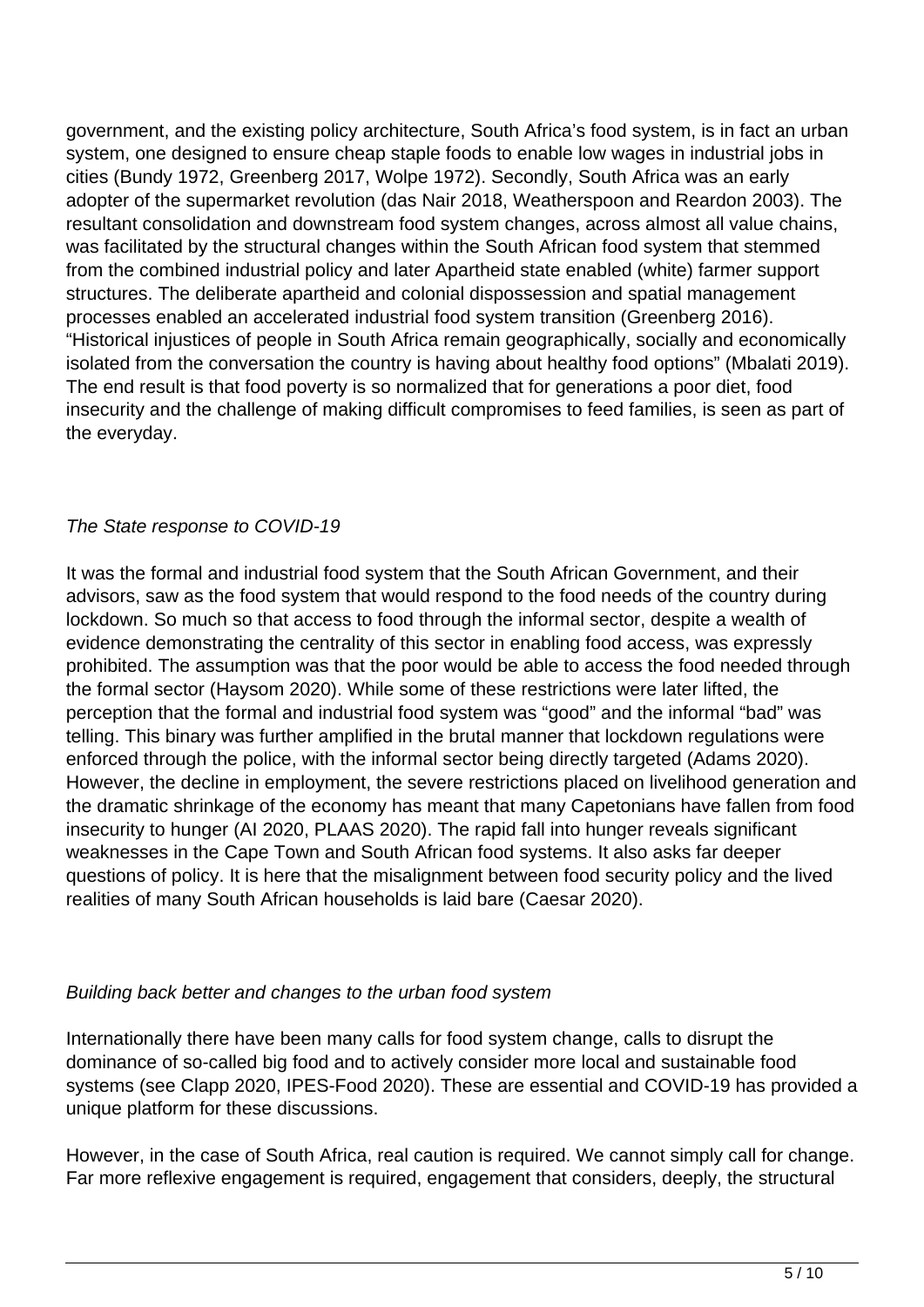racism, the deep injustice and the intergenerational disenfranchisement that has come before. Idealistic notions of miraculously creating local and sustainable food systems will not be possible, despite their importance, unless the social capital and solidarity that has been built in responding to the COVID-19 crisis (Rodrik & Stantcheva 2020) is effectively harnessed to find ways to actively dismantle the structures, laws, and even perceptions that reinforce the status quo.

The South African lockdown regulations effectively served to reinforce the dominance of the large food system actors. In the past this has gone unchallenged with civic agency and voice silenced as a result of normalization processes. In a perverse way, the consequences of slow violence have seen the poor themselves blamed – for making poor food choices, for ignorance, for the lack of physical activity.

The immediacy of hunger, brought on by COVID-19, accelerated as a result of poorly formulated and inadequate food system policy responses, has provided a unique opportunity to imagine a just, fair and sustainable food system. Action is required to turn these imaginations into reality. The question who drives this change is essential. The drivers of change need to be those subjected to decades of slow violence. The challenge, however, is that COVID-19 has resulted in many Capetonians falling deeper into poverty. Priorities now are to find work, support families and even survive. Placing the responsibility for re-engineering the food system on these Capetonians, those already burdened as a result of COVID-19 is equally unjust. Does the state need to step up? History demonstrates that this will not be the case.

Food system change can only come once poverty, inequality and injustice – and a racially disproportionate burden that the majority of Black South African's carry – are addressed. Equally poverty, inequality and injustice will only be addressed when the food system is more just.

How then does the food system build back better? What is required now is far greater critical interrogations of the colonial and apartheid DNA that runs through the current food, urban and economic systems. These systems need to be subjected to far greater critique before simplistic aspirations of food system change can be realized. The food system offers a unique lens to view the slow violence that permeates many communities today.

Submitted on 18 June 2020, revised 22 June 2020

[1] Khayelitsha was established in 1985 and large numbers of people were forcefully relocated there. Today Khayelitsha is a mix of formal and informal settlements on the Cape Flats – on the outskirts of the City of Cape Town. The name is from isiXhosa meaning Our New Home. Khayelitsha is reputed to be the largest and fastest-growing township in South Africa.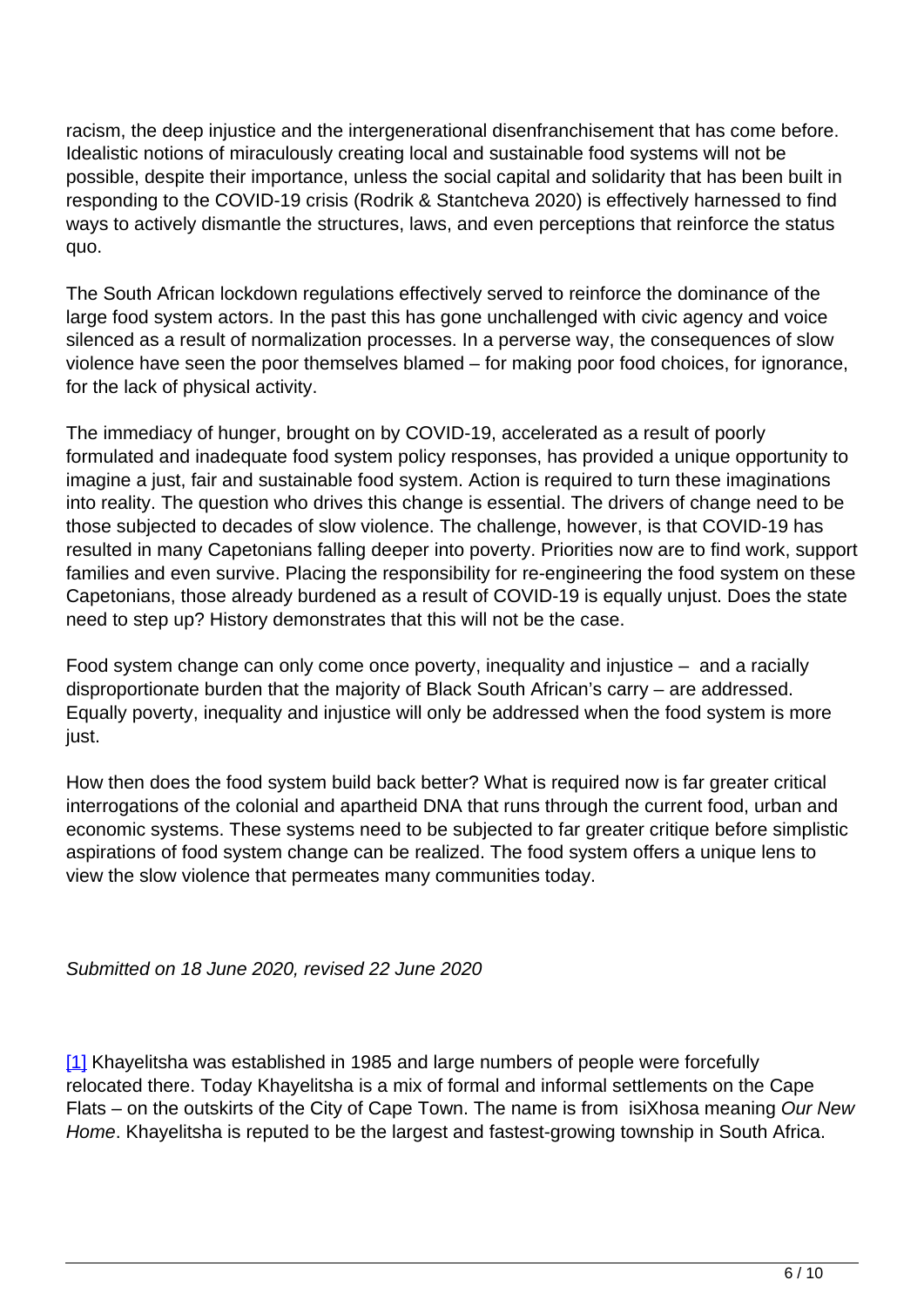#### **Author**

Gareth Haysom is a researcher at the African Centre for Cities at the University of Cape Town. Gareth is a geographer and his research uses food as a lens to better understand urbanization in cities of the global South with a specific interest in African cities. Gareth works in a number of other ACC-related urban food system research projects.

Email: gareth.haysom@uct.ac.za

#### **#Witnessing Corona**

This article was simultaneously published on **[boasblogs](https://boasblogs.org/witnessingcorona/)**. [Witnessing Corona](https://www.medizinethnologie.net/aktuelles/) is a joint blog series by the **[Blog Medical Anthropology / Medizinethnologie](https://www.medizinethnologie.net/), [Curare: Journal of Medical](http://agem.de/curare/)** [Anthropology](http://agem.de/curare/), the [Global South Studies Center Cologne](http://gssc.uni-koeln.de/), and [boasblogs.](https://boasblogs.org/witnessingcorona/)

# **Bibliography**

Adams, Rachel. 2020. As authoritarianism rises, we must strive to protect democracy. Daily Maverick, 20 April 2020. https://www.dailymaverick.co.za/article/2020-04-20-as-authoritarianismrises-we-must-strive-to-protect-democracy/#gsc.tab=0. Last access: 15/06/2020.

African Arguments (AA). 2020. Coronavirus in Africa Tracker: How many covid-19 cases & where? [Latest]. https://africanarguments.org/2020/06/12/coronavirus-in-africa-tracker-howmany-cases-and-where-latest/. Last access: 12/06/2020.

Amnesty International (AI). 2020. Southern Africa: Government intervention required as millions face hunger under COVID-19 lockdown regimes. https://www.amnesty.org/en/latest/news/2020/ 04/southern-africa-government-intervention-required-as-millions-face-hunger-undercovid19-lockdown-regimes/. Last access: 12/06/2020.

Battersby, Jane. 2011. The State of Urban Food Insecurity in Cape Town (No. 11), African Food Security Urban Network. African Centre for Cities, Cape Town and Queens University, Kingston, Canada.

Borlaug, Norman. 2000. Ending world hunger. The promise of biotechnology and the threat of antiscience zealotry. In: Plant physiology 124 (2), 487-490. [DOI: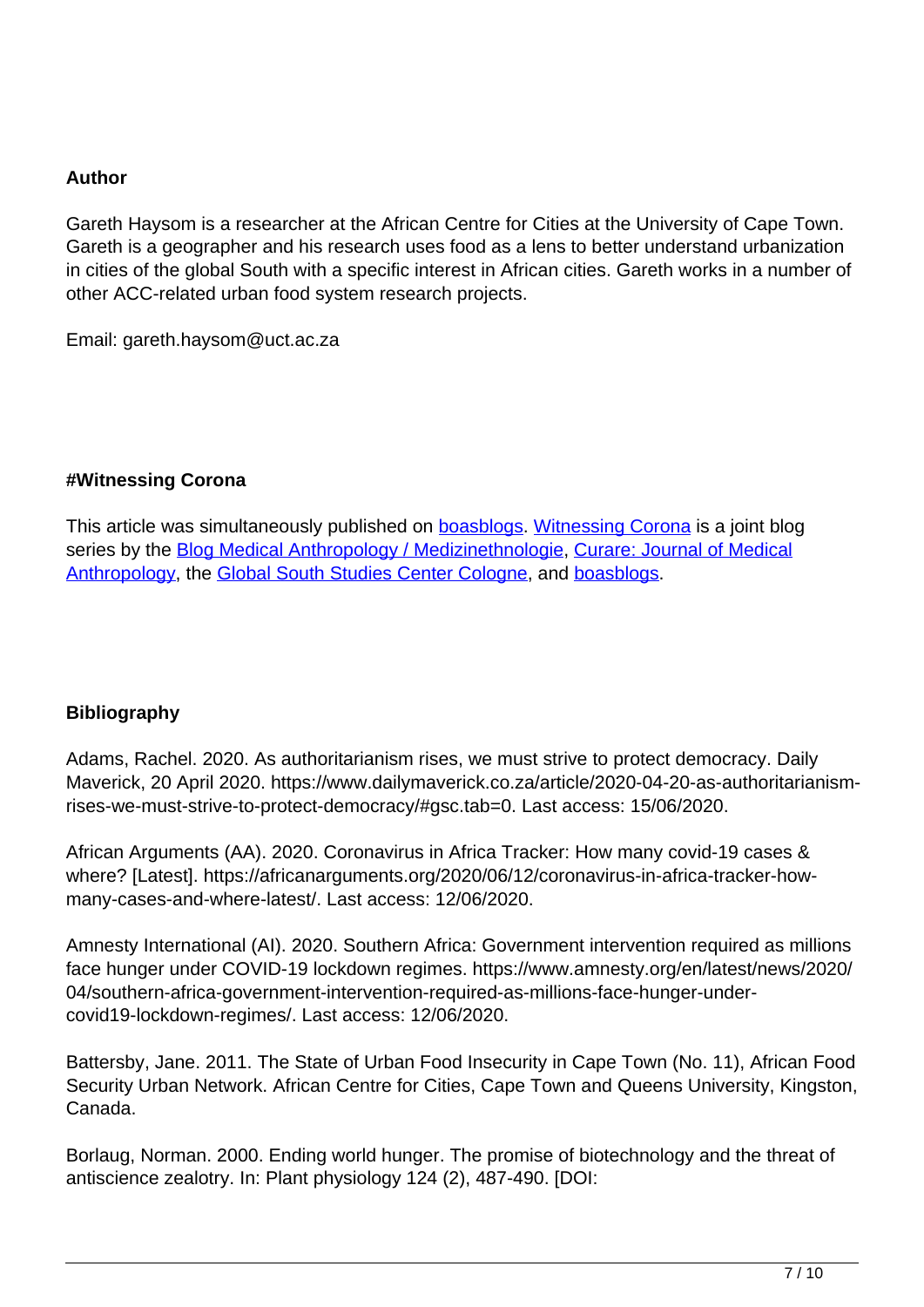https://doi.org/10.1104/pp.124.2.487]

Bundy, Colin. 1972. The emergence and decline of a South African peasantry. In: African Affairs 71 (285), 369-388.

Caesar, Mary. 2020. Urban household food security and COVID-19 governance responses in South Africa. Hungry Cities Partnership. https://hungrycities.net/urban-household-food-securitycovid-19-governance-responses-south-africa/. Last access: 12/06/2020.

Clapp, Jennifer. 2020. Spoiled Milk, Rotten Vegetables and a Very Broken Food System: The coronavirus crisis demonstrates what is wrong with how the world feeds itself. The New York Times, 08 May 2020. https://www.nytimes.com/2020/05/08/opinion/coronavirus-global-foodsupply.html. Last access 12/06/2020.

Crush, Jonathan, Mary Caesar & Gareth Haysom. 2018. The state of household food security in Cape Town, South Africa. Hungry Cities Partnership, African Centre for Cities, University of Cape Town, and Wilfrid Laurier University/Balsillie School of International Affairs, Waterloo, Canada.

das Nair, Reena. 2018. The internationalisation of supermarkets and the nature of competitive rivalry in retailing in southern Africa. In: Development Southern Africa 35 (3), 315-333. [DOI: https://doi.org/10.1080/0376835X.2017.1390440]

Du Toit, Andries & Diana Mitlin. 2020. COVID-19: The state cannot save us. African Arguments 09 June 2020. https://africanarguments.org/2020/06/09/covid-19-the-state-cannot-save-us/. Last access: 12/06/2020.

FAO. 2006. Food security. Policy brief June 2006, Issue 2. http://www.fao.org/forestry/13128-0e6f36f27e0091055bec28ebe830f46b3.pdf. Last access: 12/06/2020.

Greenberg, Stephen. 2016. Corporate power in the agro-food system and South Africa's consumer food environment, In: Working Paper 32. Cape Town: PLAAS, UWC and Centre of Excellence on Food Security.

Greenberg, Stephen. 2017. Corporate power in the agro-food system and the consumer food environment in South Africa. In: The Journal of Peasant Studies 44 (2), 467-496. [DOI: https://doi.org/10.1080/03066150.2016.1259223]

Haysom, Gareth. 2020. Who wakes up and worries about food insecurity in the city? Hungry Cities Partnership. https://hungrycities.net/who-wakes-up-and-worries-about-food-insecurity-inthe-city/. Last access: 12/06/2020.

Institute for Policy, Land and Agrarian Studies (PLAAS). 2020. Food in the time of the coronavirus: Why we should be very, very afraid. 01 April 2020 https://www.plaas.org.za/food-in -the-time-of-the-coronavirus-why-we-should-be-very-very-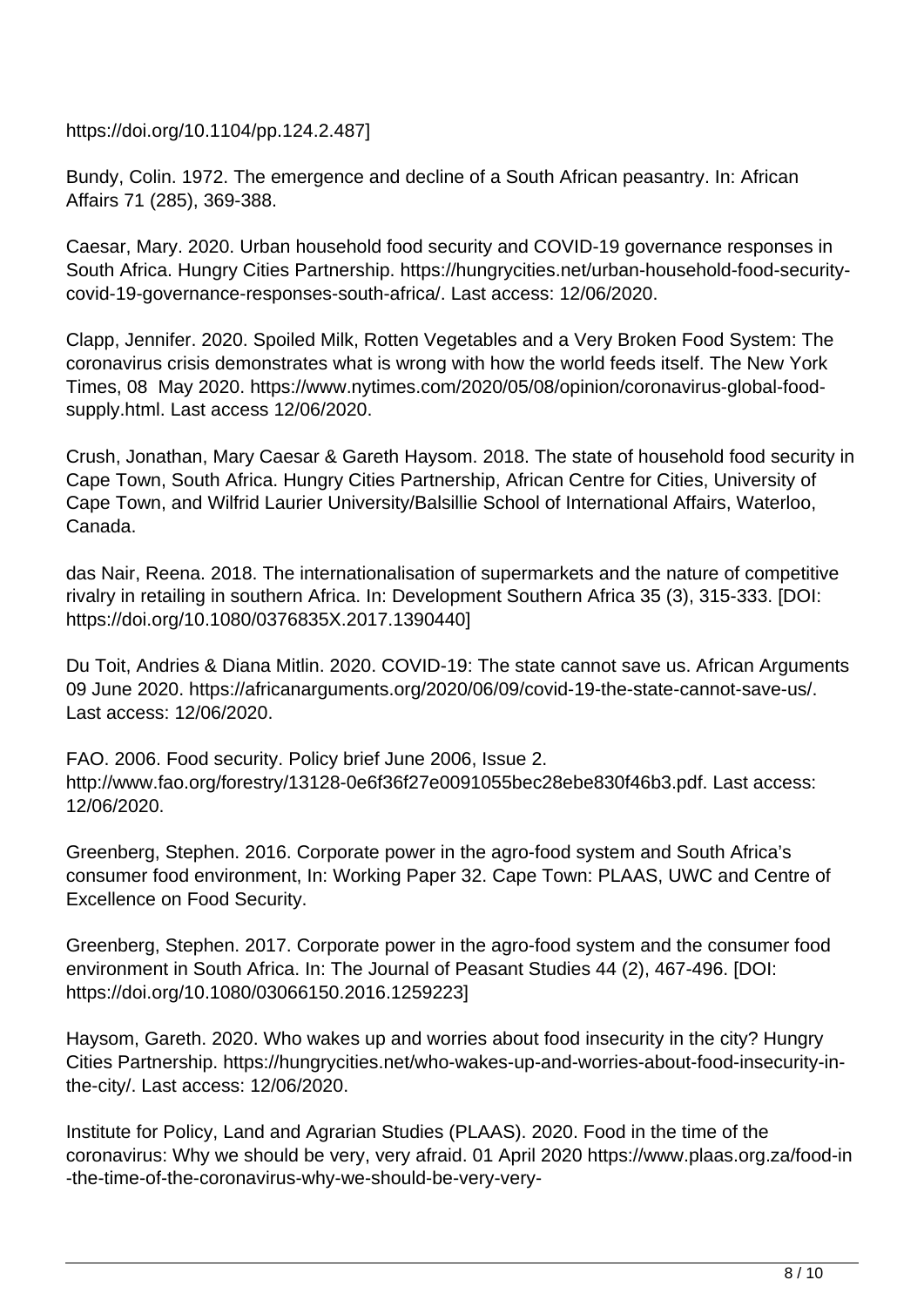afraid/?fbclid=IwAR2dBWAo20iMT3YeGbSe5Raqn5G3lUuNLTl07sl6jkgV5GIvLTx0Ikg\_xlc. Last access: 12/06/2020.

IPES-Food. 2020. COVID-19 and the crisis in food systems: Symptoms, causes, and potential solutions - Communique? by IPES-Food, April 2020. http://www.ipesfood.org/\_img/upload/files/COVID-19\_CommuniqueEN.pdf. Last access: 15/06/2020.

Joubert, Leonie. 2020. Containment regulations must not strangle the flow of food to informal markets, researchers urge. Daily Maverick, 02 April 2020. https://www.dailymaverick.co.za/artic le/2020-04-02-containment-regulations-must-not-strangle-the-flow-of-food-to-informal-marketsresearchers-urge/#gsc.tab=0. Last access: 15/06/2020.

Mbalati, Lawrence. 2019. Food justice is a pipe dream without tackling industry. Opinion Healthe News, 20 May 2019. https://www.health-e.org.za/2019/05/20/food-justice-is-a-pipe-dream-with out-tackling-industry/?fbclid=IwAR1fwvN76HLS7Wu1MQr1p3my39qN1WGrXHX1DULPksk00Z MytiEUQN2YCXs. Last access: 21/05/2019.

Nixon, Rob. 2011. Slow Violence and the Environmentalism of the Poor. Harvard University Press.

Provincial Government of the Western Cape (PGWC). 2020. Covid-19 Dashboard. https://coronavirus.westerncape.gov.za/covid-19-dashboard. Last access: 12/06/2020.

Rodrik, Dani & Stefanie Stantcheva. 2020. The post-pandemic social contract. Daily Maverick, 11 June 2020. https://www.dailymaverick.co.za/article/2020-06-11-the-post-pandemic-socialcontract/. Last access: 15/06/2020.

Shisana, Olive, Demetri Labadarios, Thomas Rehle, Leickness Simbayi, Khangelani Zuma, Ali Dhansay, Pricilla Reddy, Whadi-ah Parker, Ebrahim Hoosain, Pamela Naidoo, Charles Hongoro, Zandile Mchiza, Nelia Steyn, Nelly Dwane, Mokhantso Makoae, Thelmah Maluleke, Shandir Ramlagan, Nompumelelo Zungu, MG Evans, Lynette Jacobs, Mieke Faber, & SANHANES-1 Team. 2013. South African National Health and Nutrition Examination Survey (SANHANES-1). Cape Town: HSRC Press.

Smith, Lisa & Lawrence Haddad. 2015. Reducing child undernutrition: past drivers and priorities for the post-MDG era. In: World Development 68, 180-204. [DOI: https://doi.org/10.1016/j.worlddev.2014.11.014]

Weatherspoon, Dave & Thomas Reardon. 2003. The rise of supermarkets in Africa: implications for agrifood systems and the rural poor. In: Development policy review 21 (3), 333-355. [DOI: https://doi.org/10.1111/1467-7679.00214]

Wolpe, Harold. 1972. Capitalism and cheap labour-power in South Africa: from segregation to apartheid. In: Economy and society 1 (4), 425-456. [DOI: https://doi.org/10.1080/03085147200000023]